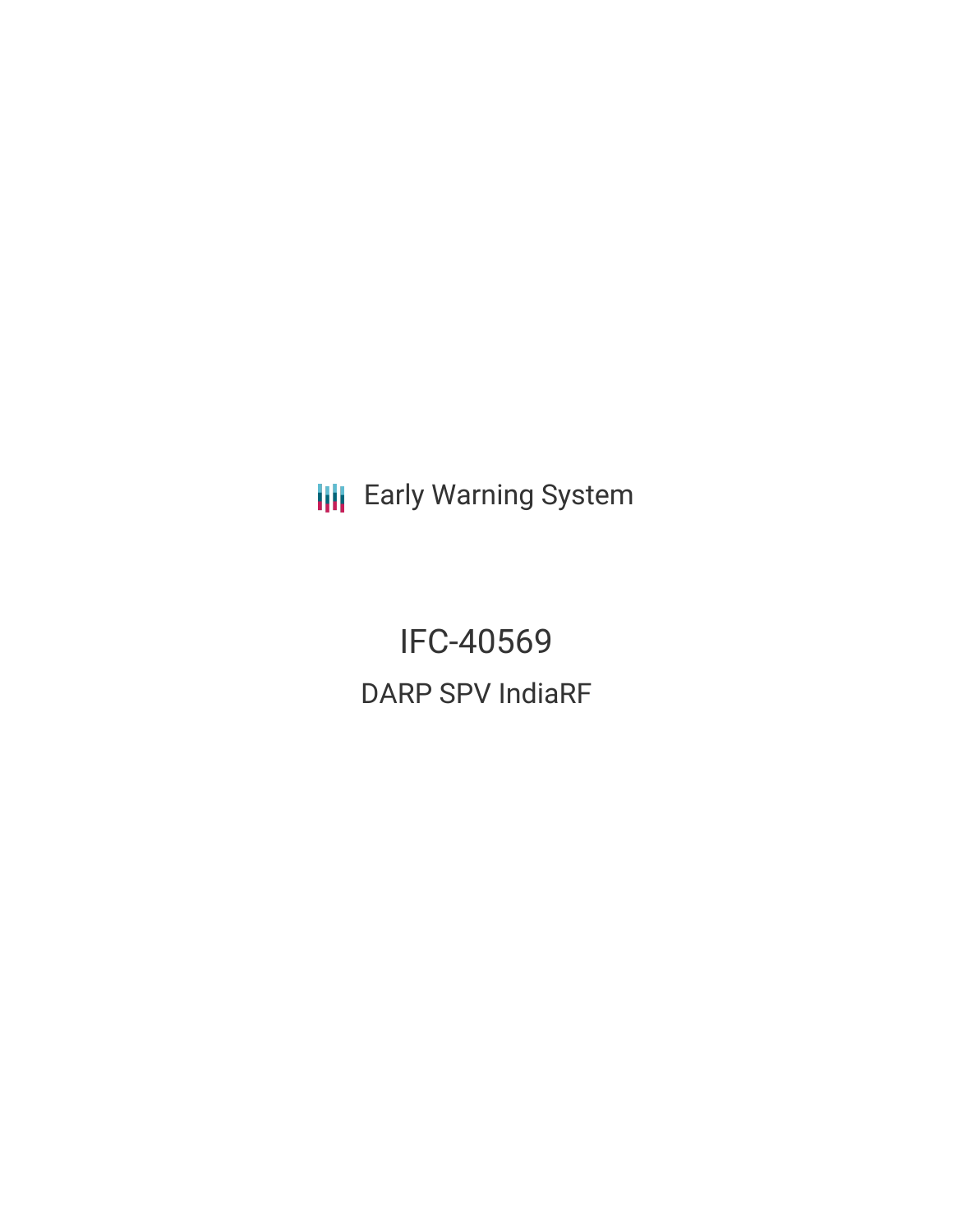## **Quick Facts**

朋

| <b>Countries</b>               | India                                   |
|--------------------------------|-----------------------------------------|
| <b>Financial Institutions</b>  | International Finance Corporation (IFC) |
| <b>Status</b>                  | Approved                                |
| <b>Bank Risk Rating</b>        | <b>FI</b>                               |
| <b>Voting Date</b>             | 2018-06-22                              |
| <b>Borrower</b>                | <b>INDIA RESURGENT FUND</b>             |
| <b>Sectors</b>                 | Finance                                 |
| <b>Ring Fence</b>              | No Restrictions                         |
| <b>Investment Type(s)</b>      | Equity                                  |
| <b>Investment Amount (USD)</b> | \$200.00 million                        |
| <b>Loan Amount (USD)</b>       | \$100.00 million                        |
| <b>Project Cost (USD)</b>      | \$1,000.00 million                      |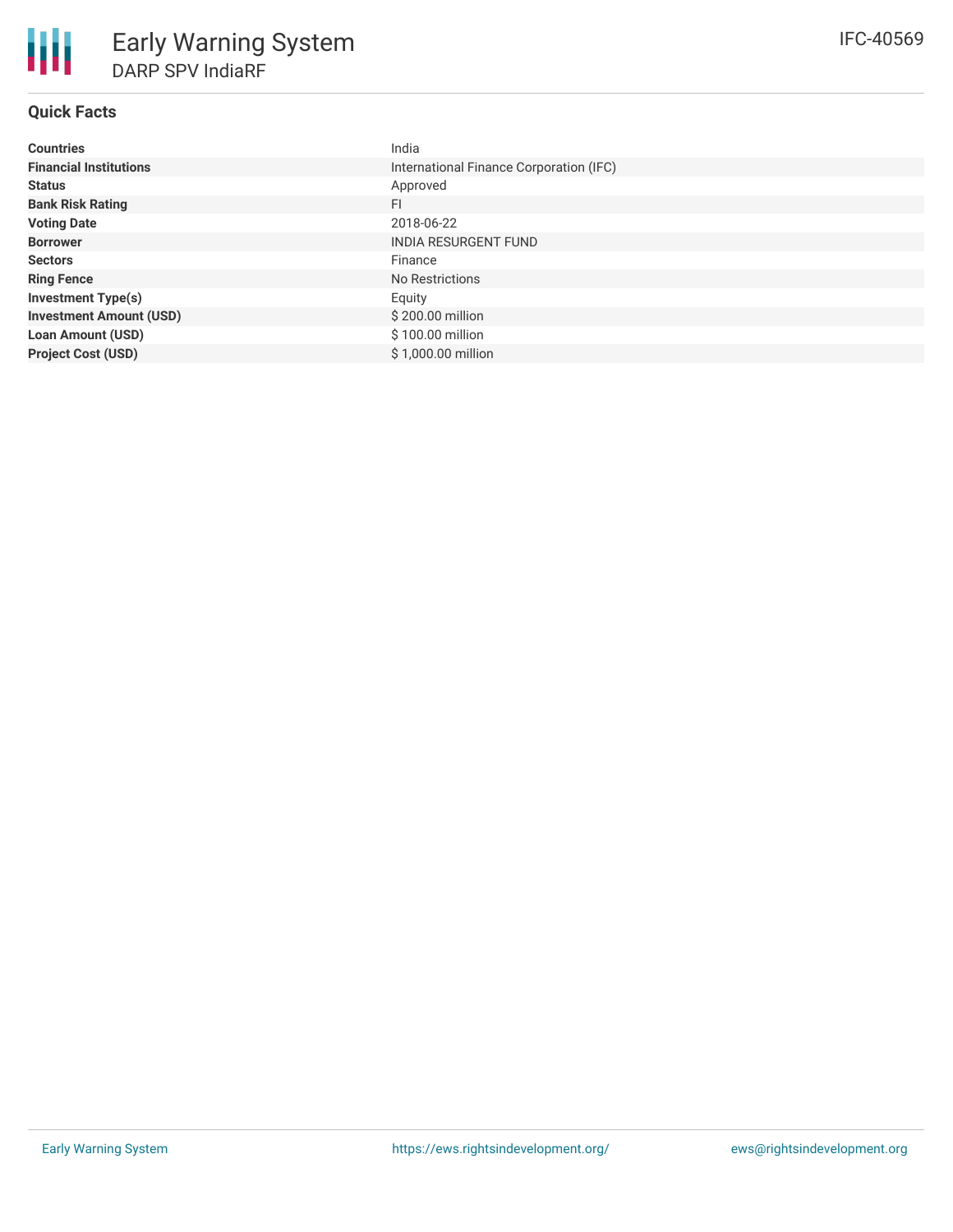

# **Project Description**

According to the IFC website, the project consists of an equity investment in India Resurgence Fund. The Fund seeks to resolve corporate distressed assets in India by primarily making distressed to control investments. The Fund's final size is expected to be US\$1 billion.

The project is expected to revitalize a number of distressed companies, and provide capital relief to banks, helping resolve non-performing loans in India that will help preserve jobs. The project is expected to support the implementation of the new regulatory framework and contribute to a more robust distressed asset market, allowing banks to increase lending.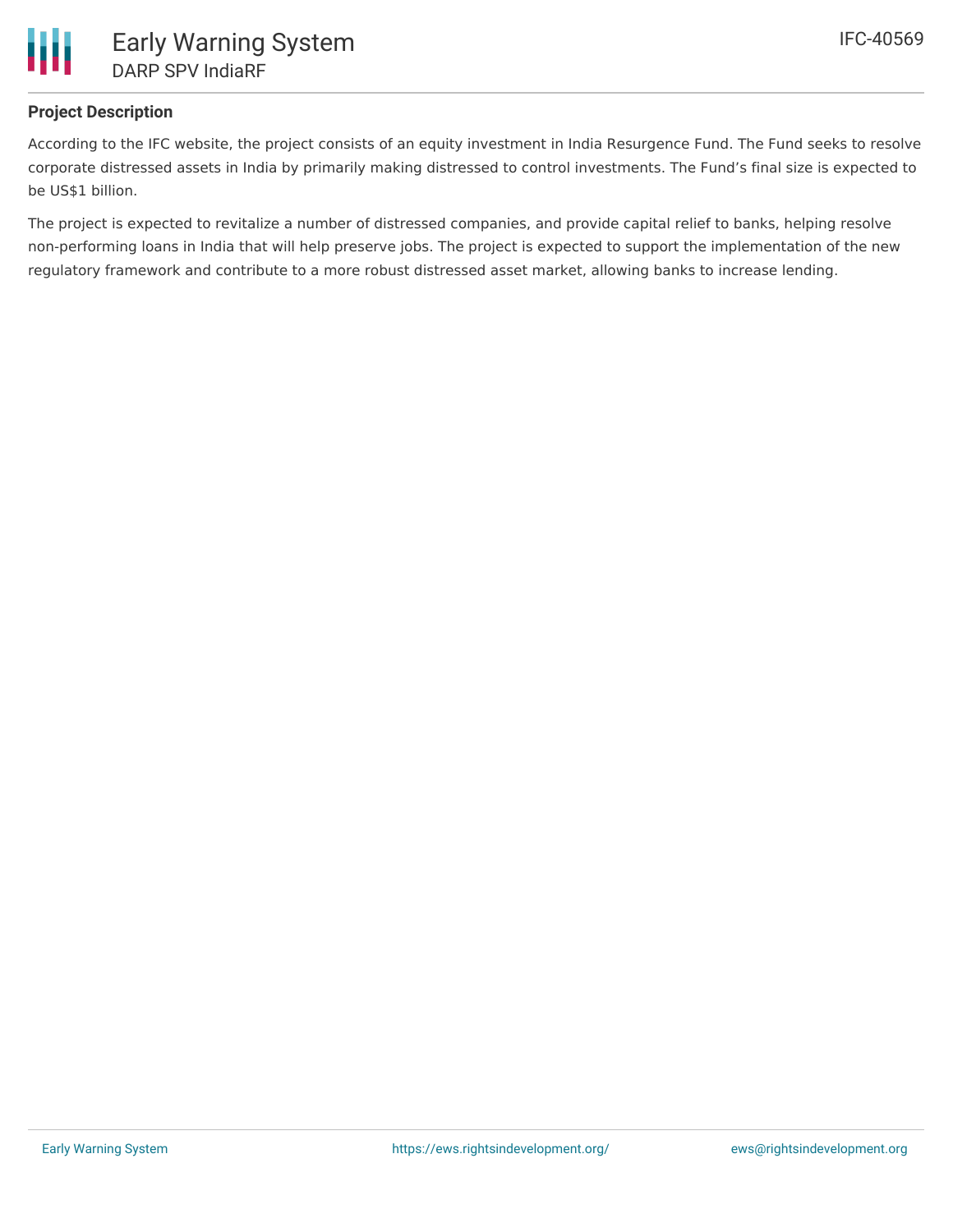## **Investment Description**

• International Finance Corporation (IFC)

## **Financial Intermediary**

Financial Intermediary: A commercial bank or financial institution that receives funds from a development bank. A financial intermediary then lends these funds to their clients (private actors) in the form of loans, bonds, guarantees and equity shares. Financial intermediaries include insurance, pension and equity funds. The direct financial relationship is between the development bank and the financial intermediary.

INDIA [RESURGENCE](file:///actor/4052/) FUND LP (Financial Intermediary) **is owned by** [Piramal](file:///actor/4092/) Group (Parent Company)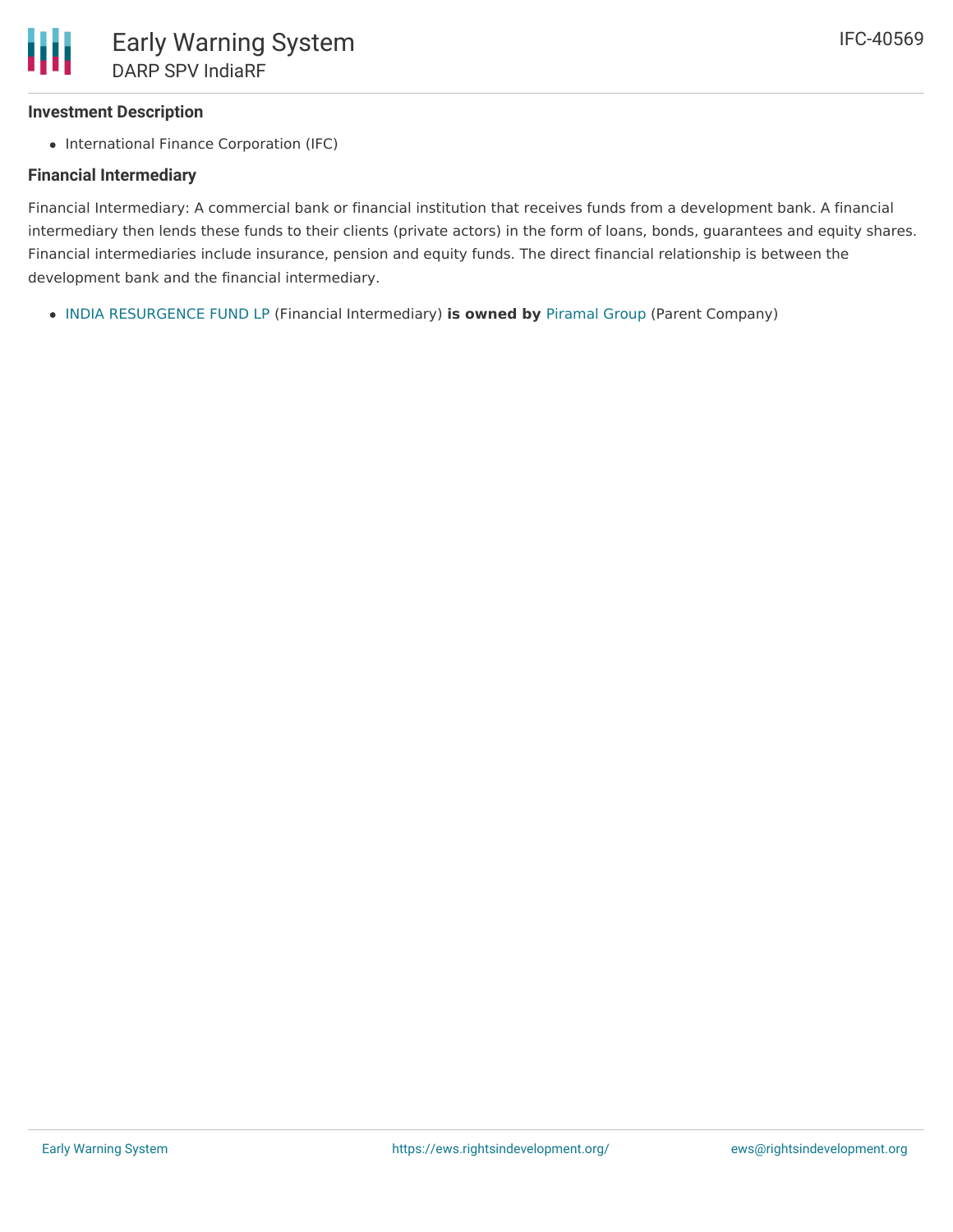## **Private Actor Relationship**

There is often limited information publicly available about what development banks are funding through financial intermediaries. In 2021, the Early Warning System partnered with Oxfam International to incorporate information on high-risk projects being funded by financial intermediaries receiving funding from the International Finance Corporation (IFC) and the Dutch Development Bank (FMO).

The information listed below describes the relationship between the different private actors linked to high-risk sectors and subprojects of IFC and FMO's financial intermediary investments and/or the financial intermediary's parent companies made from 2017 through 2020, including any associated ring fences.

The database, however, does not explicitly or implicitly imply that IFC or FMO have material exposure to or are contractually or legally accountable to the sub-projects financed by their financial intermediaries or the financial intermediary's parent companies. It only shows a seemingly financial relationship among the different private actors, the financial intermediaries, and IFC or FMO.

### **Private Actors Description**

India Resurgence Fund is a joint venture between Piramal Enterprises Limited and Bain Capital Credit. The focus of this venture is to invest capital in the form of debt and equity in distressed assets and special situations in India, creating positive turnarounds with benefits for all stakeholders.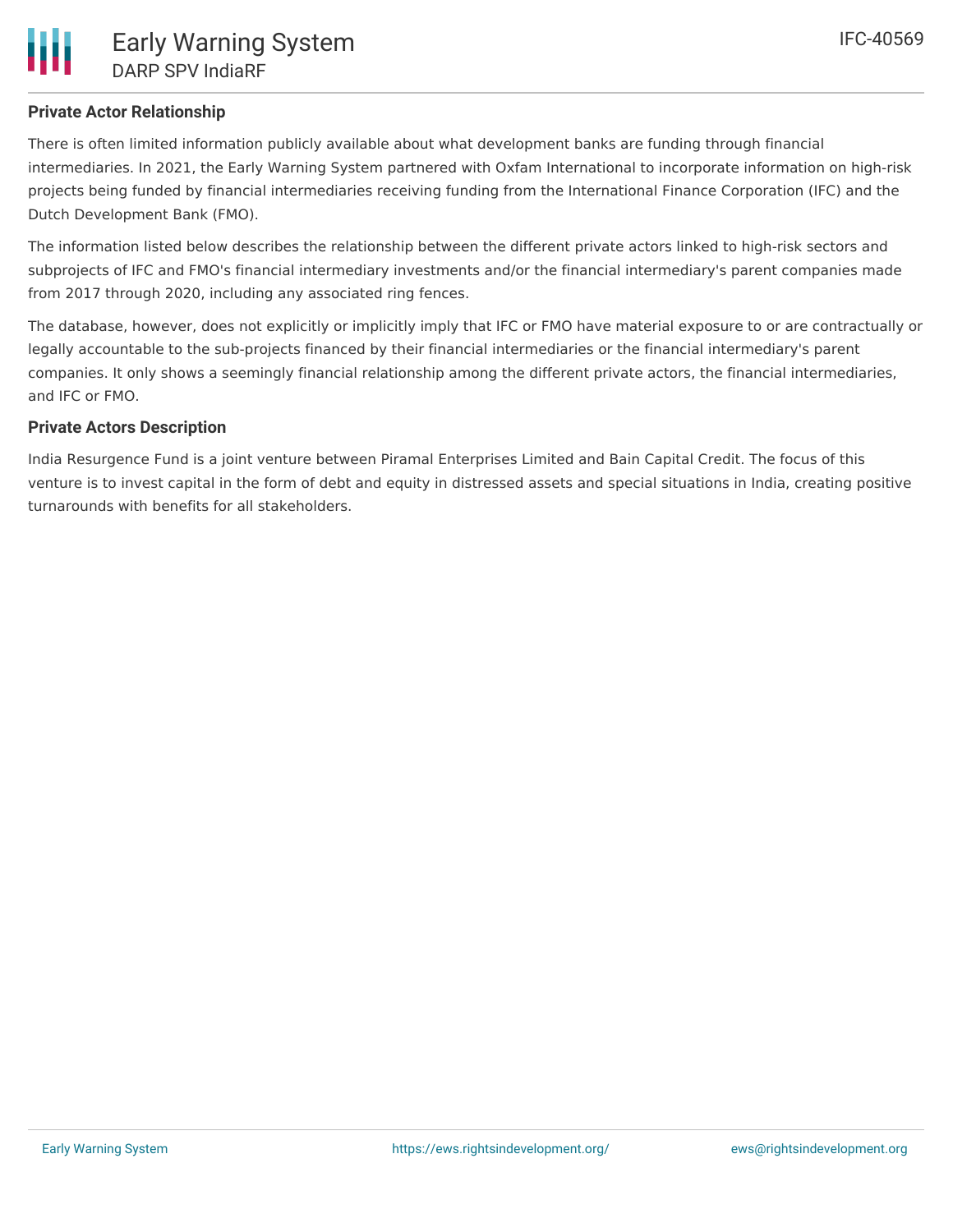

| <b>Private Actor 1</b> | <b>Private Actor</b><br>1 Role | <b>Private Actor</b><br>l Sector | <b>Relation</b> | <b>Private Actor 2</b> | <b>Private Actor</b><br>2 Role | <b>Private Actor</b><br>2 Sector |
|------------------------|--------------------------------|----------------------------------|-----------------|------------------------|--------------------------------|----------------------------------|
|                        | $\sim$                         | $\sim$                           |                 | India Resurgence Fund  | Client                         | $\overline{\phantom{a}}$         |